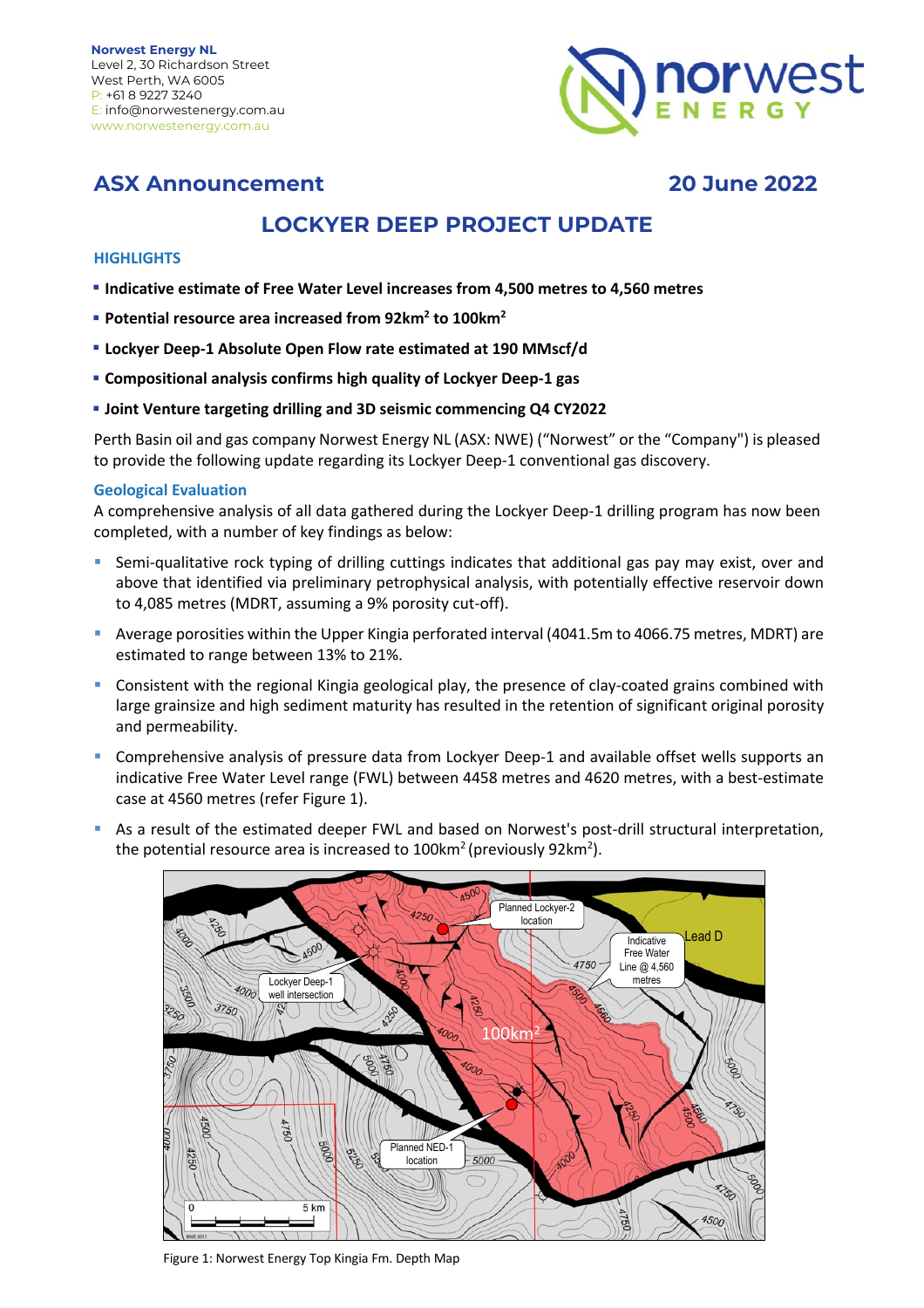Norwest Managing Director, **Iain Smith commented** "*The post-well analysis confirms that we have encountered an exceptional, high-pressure gas reservoir with good evidence to support a very significant gas column that justifies a comprehensive appraisal program for which Norwest is well funded*."

#### **Well Test Analysis**

Well testing operations were completed during March 2022, with a six-day test program confirming exceptional well deliverability, reservoir quality and high quality gas composition across a 25-metre interval of the Kingia Sandstone (4041.5m to 4066.75m, MDRT). A maximum sustained flow rate of 102 MMscf/d (million standard cubic feet per day) was achieved through a 76/64" choke, with a maximum instantaneous gas flow rate of 117 MMscf/d; one of the highest rates recorded onshore Australia.

Subsequent analysis confirms that the testing objectives were met, with a high quality dataset recorded. Key insights from this analysis include:

- Absolute Open Flow rate for Lockyer Deep-1 (i.e. unconstrained by tubing) estimated at 190 MMscf/d.
- § Estimated 70 Bcf to 110 Bcf gas-in-place connected to the Lockyer Deep-1 well *within the well test maximum radius-of-investigation*, representing an area of approximately 3km<sup>2</sup> (refer Figure 2).
- § Sand production occurred only at flow rates in excess of 50 MMscf/d, with no sand produced during the extended flow period which was conducted at lower rates.
- High quality gas; estimated 87.5% methane and 3.9%  $CO<sub>2</sub>$ .
- § Estimated well-stream Condensate-Gas-Ratio of 3.2 bbls per MMscf.



Figure 2: Top Kingia Fm. Depth Map with Well Test Area of Investigation and Zone of Possible Faulting

Note: The maximum radius of investigation provides an indication of the reservoir volume connected to the wellbore and is limited by the duration of production testing. In general the longer the duration of testing, the greater the radius of investigation.

Norwest Managing Director, **Iain Smith commented** "*These post-test results once again confirm the quality and potential commerciality of the Lockyer Deep discovery. While additional drilling is required, we are extremely encouraged by the early indications of significant overall resource potential, particularly when comparing the estimated resource-connectivity from the recent well test to the area of the broader structure*."

### **Appraisal Planning**

Having commenced ordering long lead items early in 2022 the Joint Venture is preparing for a drilling program across the broader Lockyer Deep/North Erregulla Deep structure, targeting commencement of a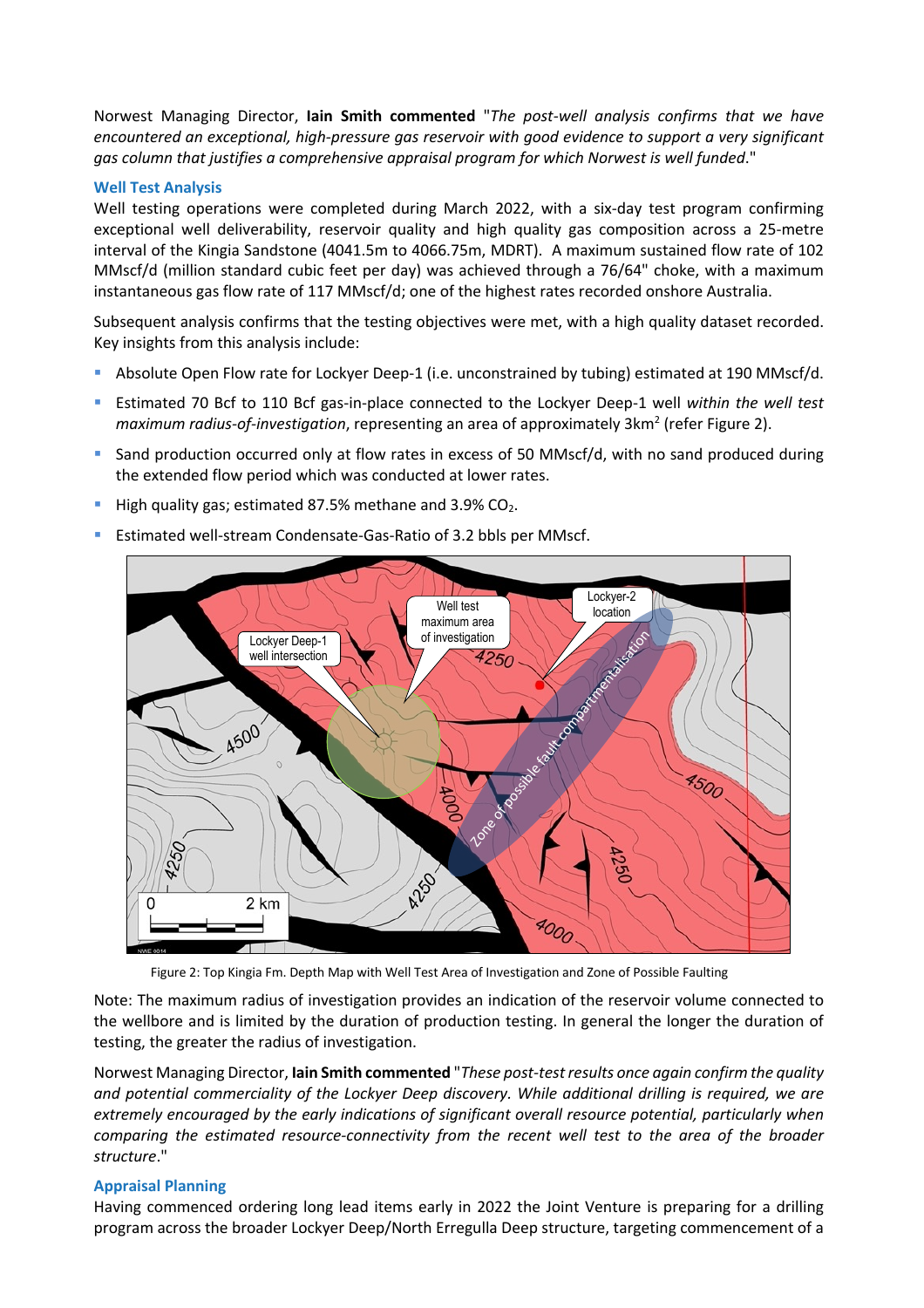two well back-to-back program in Q4 CY2022, subject to the necessary land access agreements, regulatory approvals and rig availability.

North Erregulla Deep-1 (NED-1, refer Figure 1) is designed to test the structural high located some 8.5km to the southeast of Lockyer Deep-1. NED-1 is conservatively regarded as an exploration well (rather than appraisal) due to the distance from Lockyer Deep-1 and the possibility of fault compartmentalisation between the two well locations. Such compartmentalisation may be present but is not clearly definable on the existing 2D seismic data (refer Figure 2).

The Lockyer-2 well location is situated downdip and to the northeast of Lockyer Deep-1. The purpose of Lockyer-2 is to test the downdip presence of gas within the Kingia Formation. Lockyer-3 and Lockyer-4 wells are also in the planning stage, with final locations and timing to be confirmed based on the results of the first two wells, and subject to the necessary land access agreements, regulatory approvals and rig availability.

The 385km<sup>2</sup> Rococo 3D seismic survey (refer Figure 3) is targeted to commence in December 2022 and is estimated to take approximately four months to complete. The purpose of the survey is to provide a high resolution and high quality subsurface view of the Lockyer Deep discovery, providing valuable insight to the detailed subsurface form of the discovery to guide later appraisal/development drilling, reserves definition and development planning.



Figure 3: Rococo 3D Seismic Survey Area

#### **Exploration**

The Ringneck 2D seismic program was completed in March 2022 and was designed to provide additional seismic coverage of the area to the southeast of Lockyer Deep/North Erregulla Deep, in the vicinity of a prominent gravity anomaly that may be indicative of basement structuring that sets up a suitable hydrocarbon trap at the Upper Permian level. Additionally 2D seismic data was acquired across the Lockyer Deep/North Erregulla Deep structure to support the pending drilling program prior to the completion of the Rococo 3D survey. The 2D seismic data is presently being processed by Earth Signal Processing Ltd. After initial processing the data will be put through a Pre-Stack Time Migration processing flow with the final processed data now estimated to become available by early September 2022.